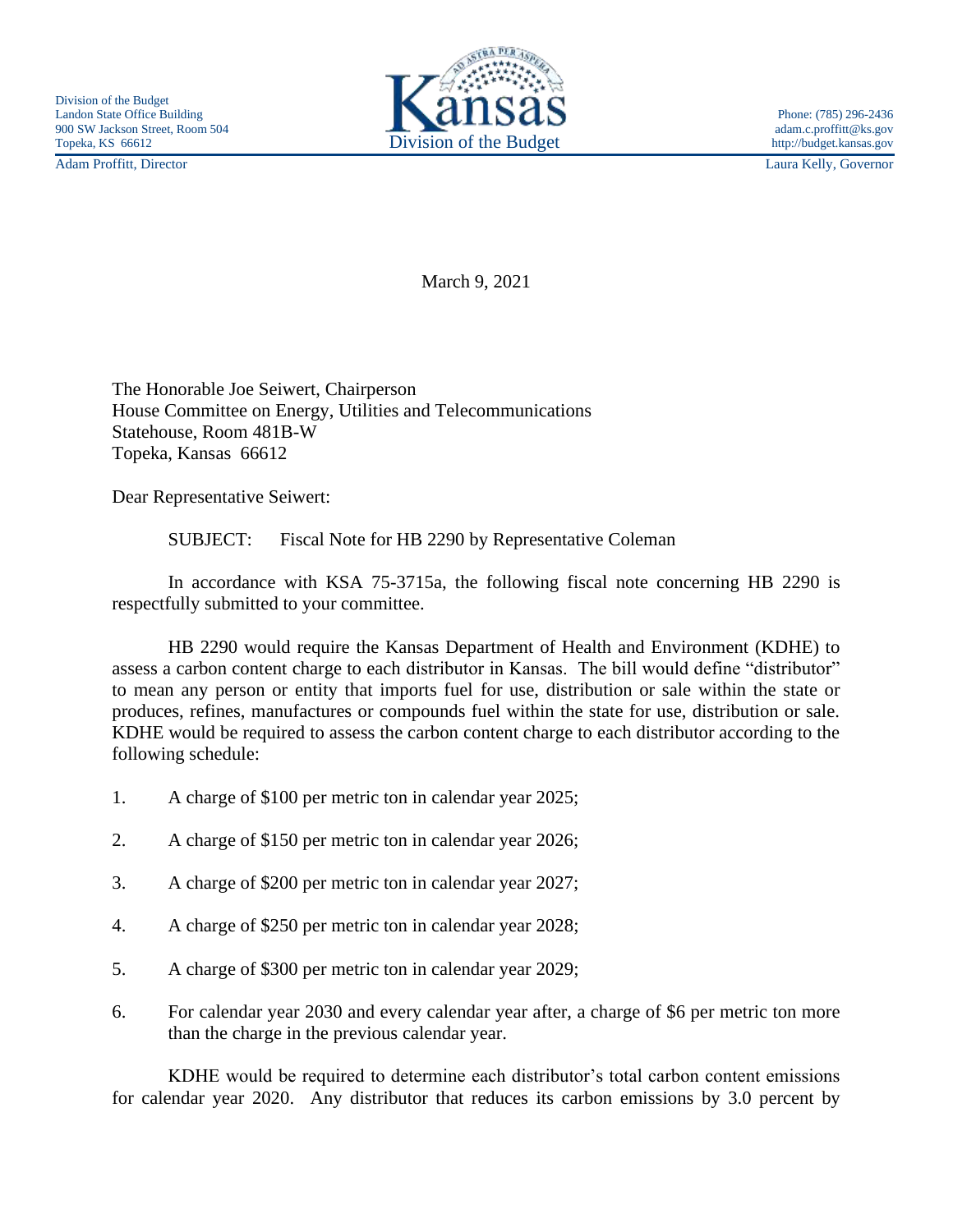The Honorable Joe Seiwert, Chairperson Page 2—HB 2290

calendar year 2025 would pay a carbon content charge of 10.0 percent of carbon content charge in effect. Distributors would be required to reduce carbon emissions by 2.0 percent each subsequent calendar year. Any distributor that meets this requirement would eligible to have its carbon content charge reduced to 10.0 percent of the charge in effect.

The bill would require KDHE to publish on or before December 1, 2024 a list of distributors that have achieved the carbon emission reductions necessary to have their charges reduced. KDHE would be required to provide on or before January 31, 2025 a report on the program to the Governor and the Legislature and a list of distributors that have achieved the carbon emission reductions necessary to have reduced charges.

Distributors would be required to collect all charges at the point of sale of the fuel. On the 15th day of each month, distributors would be required to submit information to KDHE, including the assessment due for the fuel sold in the preceding month. All monies collected from distributors would be deposited into the Carbon Dividend Program Fund, which would be a new fund created by the bill. Kansas taxpayers would be eligible to receive a monthly carbon dividend payment that would be calculated and distributed by the Department of Revenue. The bill would define "Kansas taxpayer" to mean any resident of Kansas who filed Kansas individual income taxes in the preceding tax year as single, head of household, married filing separate or married filing jointly.

| <b>Estimated State Fiscal Effect</b> |            |           |            |           |
|--------------------------------------|------------|-----------|------------|-----------|
|                                      | FY 2021    | FY 2021   | FY 2022    | FY 2022   |
|                                      | <b>SGF</b> | All Funds | <b>SGF</b> | All Funds |
| Revenue                              | $- -$      | $- -$     | $- -$      |           |
| Expenditure                          | $- -$      | $- -$     | \$938,539  | \$938,539 |
| FTE Pos.                             | $- -$      | $- -$     | $- -$      |           |

The Department of Revenue estimates the bill would require additional expenditures totaling \$576,871 from the State General Fund in FY 2022. This amount includes \$121,051 for the salary and wages and associated operating expenses of 2.00 FTE Customer Representative Senior positions and \$455,820 for information technology testing, development and programming costs. The expenditures in FY 2022 would give the Department of Revenue sufficient time to implement the program prior to the first collection period in calendar year 2025.

The Department of Revenue estimates the long-term costs for payment of monthly carbon dividends would be \$14,328,000 annually (199,000 paper checks X \$6.00 per check X 12 months). While the bill does not state how the payments would be distributed, the Department's estimate assumes some payments would be distributed through paper checks. The Department indicates that it has issued 199,000 paper checks for tax refunds in previous years. This figure is used in the Department's estimate.